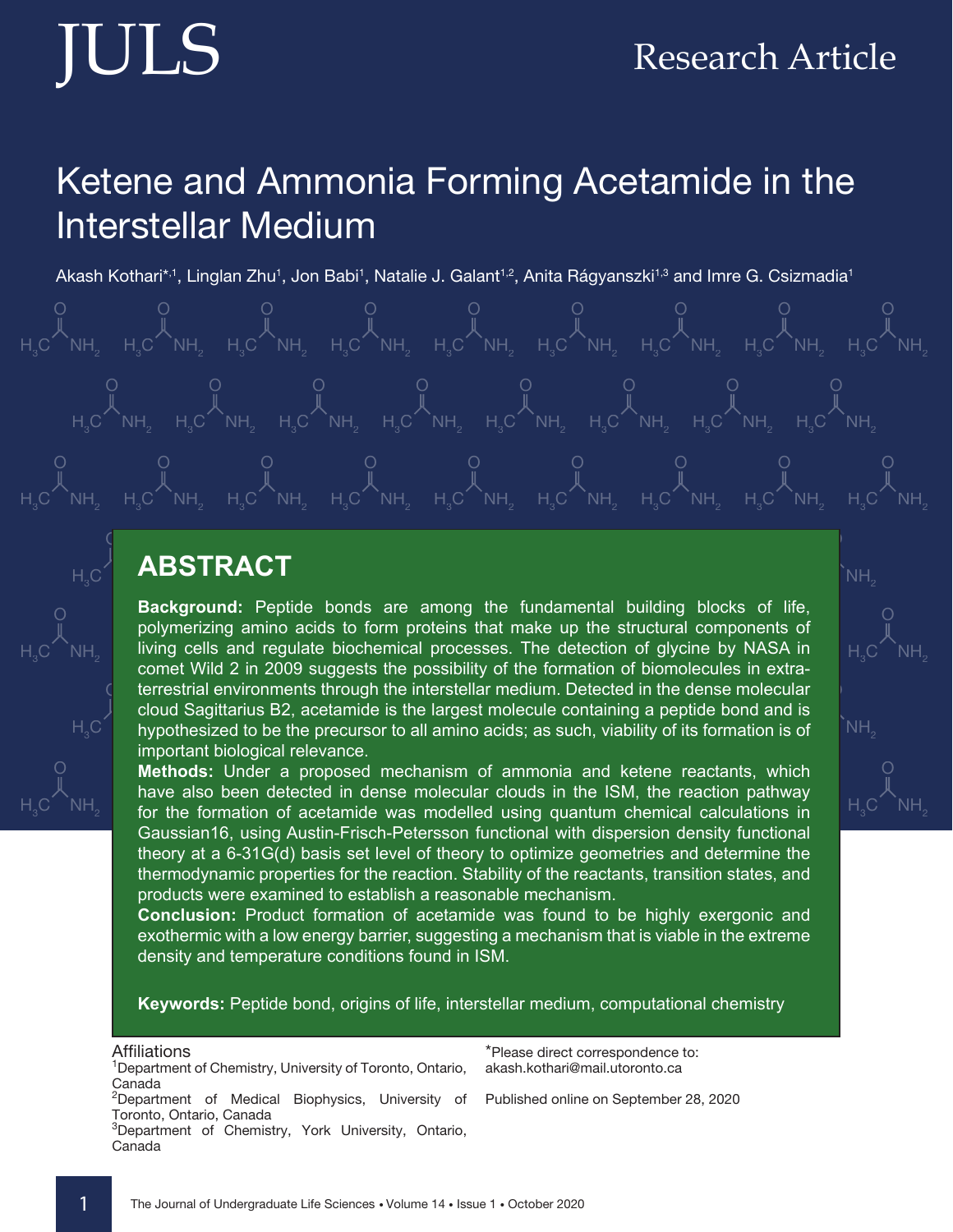### **INTRODUCTION**

Of all the molecules discovered in the  $\text{interstellar medium}$  (ISM), acetamide (CH<sub>3</sub>CONH<sub>2</sub>) is of upmost importance because of its unique bond structure that has significant biological implications. Discovered in a dense molecular cloud of Sagittarius B2 in 2006, it is the largest molecule discovered to date with a peptide bond (-CO-NH-)<sup>1</sup>. The ISM is often cited when discussing prebiotic chemistry, as this large territory between star systems contains many unique environments where many organic molecules have been discovered<sup>2,3</sup>. These molecules containing C, H, O, and N are essential to all living systems, that consist of proteins. The basic subunit of proteins are amino acids, which are linked by peptide bonds. Currently, all amino acids, except for glycine, are too large to be detected in the ISM. However, the core components of peptide bonds have been discovered through isocyanic acid (HNCO), formamide (HCONH<sub>2</sub>), and acetamide<sup>4</sup>. The discovery of acetamide in the ISM has important biological relevance because it is considered to be the precursor to all amino acids. Although discovered, the possible formation mechanism is still unknown and understanding potential reaction pathways that can be undertaken provides a better understanding of the formation of other molecules as well. Determining individual reactions can help establish patterns in other reactions including transition state structures, plausibility, energy barriers, mechanisms, and kinetics in the ISM.

Although molecules larger than 8 atoms, especially ones possessing all four key elements, are rare among the ISM, acetamide has a high relative abundance almost equal to less complex, but related molecules such as ketene (C<sub>2</sub>H<sub>2</sub>O), acetaldehyde  $(\text{CH}_3\text{CHO})$ , and formamide  $(\text{HCOMH}_2)$ , a smaller molecule with a peptide bond4 . An isomer of acetamide, N-methyl formamide, was found to be 5-22 times less abundant, potentially indicating acetamide being the most favourable product to be formed of these structures<sup>4</sup>. Mostorganic molecules including formamide are predicted to form on grain surfaces or ice mantles through hydrogenation, yet experimental abundance levels of formamide in this specific environment does not correspond with acetamide, despite being structurally similar5 . Synthesis of acetamide was possible in the presence of CO,  $NH_{3}$ , and methane at 77 K in irradiated ices, but this environment is not found in the interstellar medium $^{\rm 6}$ . Most of the ISM is relatively low particle density and low temperatures found in cold cores with dense molecular clouds, not hot cores that would be ideal for synthesis<sup>7</sup>. The activation energy barrier associated with forming these molecules in low density and temperature can be overcome through UV radiation, proton flux, or shocks associated with star formation, potentially using comets to spread<sup>1</sup>. The relative amount of energy required illustrates that it is

more difficult to find acetamide, a 9-atom molecule, versus formamide, a  $6$ -atom molecule<sup>8,9</sup>. The similarity in abundance of acetamide, ketene, and formamide despite their difference in complexity suggests that acetamide is a heavily favoured product in ISM.

Research Articles

The proposed mechanism for the formation of acetamide is based on ketene and ammonia reactants, where ketene has been proven to exist at 15 K through isotopic shift testing using B3LYP level of theory, easily forming in ice<sup>10</sup>. Ketene can also be formed from the decomposition of acetamide, acetaldehyde, acetone, and acetic acid while dissociating to make  $\text{CH}_{2}$ . These are all constituents used in potential acetamide pathways<sup>10</sup>. Ammonia, along with acetamide, has been discovered in Sagittarius B2, the eminent source for the interstellar study of large complex molecules<sup>11</sup>. Ammonia was also the first polyatomic molecule to be discovered in the ISM and can be used to form formamide, giving high probability of acetamide synthesis as well due to their similarity<sup>12</sup>. Due to its prevalence and use in other reactions, acetamide is probably synthesized frequently. Because of these proven formations, molecules with peptide bonds have good probability and relative abundance, with acetamide forming through a promising pathway shown in Figure 1. Experimental simulation of radiation indicated, through infrared spectroscopy, that acetamide, urea, and acetone are all present in the ISM, with urea hydrolysis forming ammonia and acetone pyrolysis forming ketene, two probable reactants for acetamide synthesis<sup>6</sup>.



**Figure 1** Proposed Acetamide Synthesis Mechanism Through Ammonia and Ketene Reaction

In the proposed reaction via ketene and ammonia, a nucleophilic attack results in the formation of an ionic intermediary step, leading to the reformation of the bonds that form acetamide. After thorough analysis of the reactants to form a viable mechanism, it is hypothesized that acetamide will form in a highly exothermic spontaneous reaction that can provide a precursor to more complex molecules, such as amino acids. This would support the origin of life theories proposing that essential biomolecules were initially formed in space and later arrived on Earth, due to the strongly reductive environment hypothesized by Miller's "RNA World" experiment which demonstrated that formaldehyde and hydrogen cyanide were abundant and important intermediates in glycine synthesis $^{\rm 3}$ .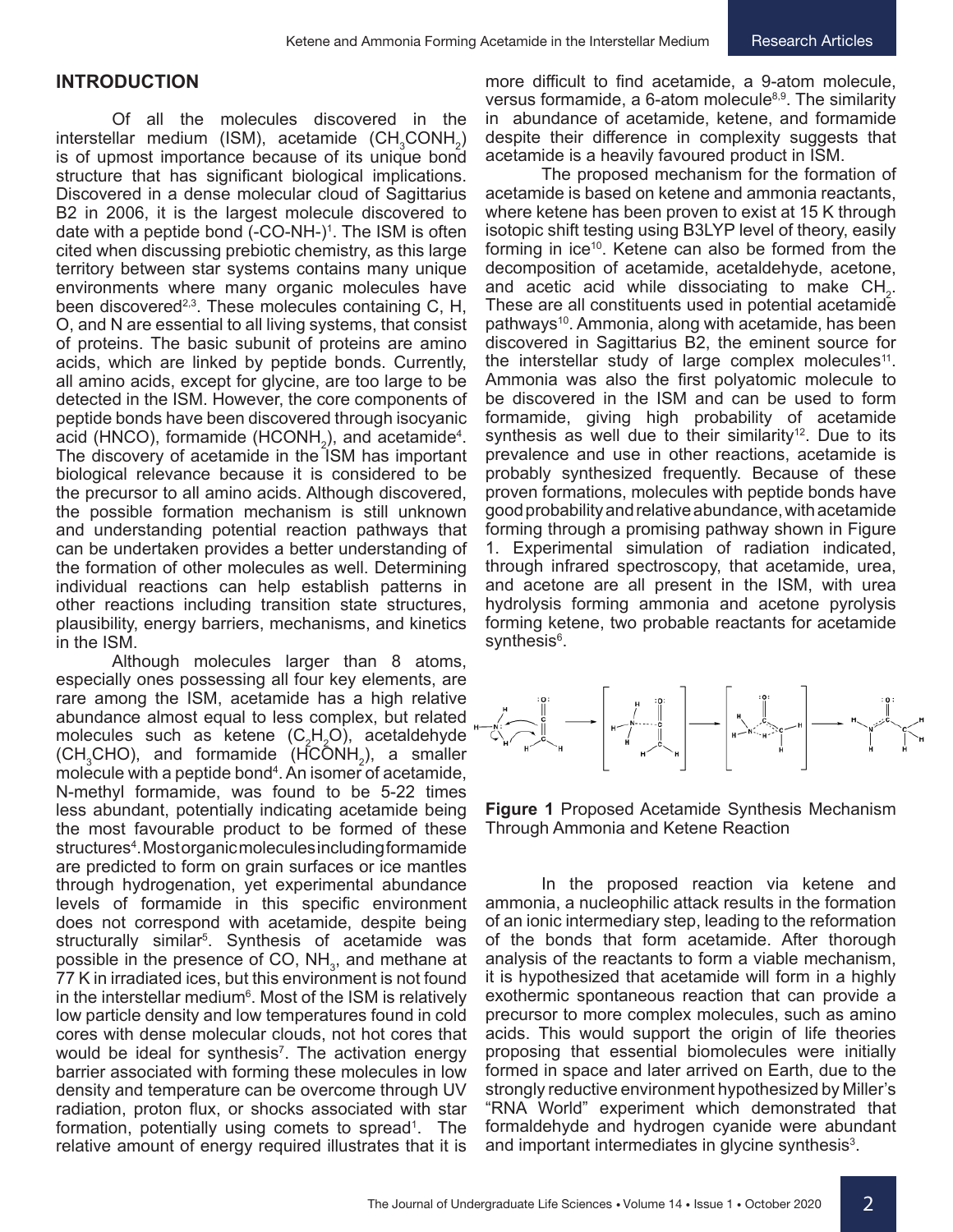#### **METHODS**

Reaction mechanisms and pathways were calculated at standard ISM conditions of 0 atm pressure and 15K temperature. The geometry optimization and frequencies of the calculated structures were computed using density functional theory (DFT) at Austin-Frisch-Petersson functional with dispersion (APFD)/6-31G(d) level of theory to produce quantum chemical calculations using the Gaussian16 software package13,14,15. This method was chosen as DFT can give highly accurate results using a moderate basis set size in comparison to ab initio methods, such as MP2, which require a much larger basis set to get the same result, costly computationally and also in time. The APFD functional is a newer and faster method that is more accurate than more commonly used B3LYP, which also lacks the dispersion correction to make the functional more accurate. Predicted reaction mechanisms and potential transition states were also calculated using the same level of theory and the thermodynamic properties were derived to determine enthalpy, entropy, and Gibbs free energy values. In order to demonstrate a noticeable change in energy, figures and calculations were based relative to the reactant, after converting values in Hartree units to kJ/ mol. Molecules were constructed and visualized using the GaussView 5 software<sup>16</sup>.

# **RESULTS**

The results of the computations are summarized in Tables S6, S7, and S8, with the reaction pathway shown in Figure 2.



**Figure 2** Ammonia and Ketene Reacting in ISM to Synthesize Acetamide Through Changes in Gibbs Free Energy (kJ/mol). a, ketene and ammonia near in ISM. b, first proposed transition state. c, second proposed transition state. d, stable acetamide product.

To narrow down possible reaction mechanisms, viable constitutional isomers were examined and the most stable and probable were selected as reactants for possible acetamide formation mechanisms<sup>17</sup>. These rearrangement reactions as well as other synthesis reactants were eliminated because of unviability due to the lack of formation of pi bonds, lack of breakdown of sigma bonds, or excessive free energy values $17,18$ . Based on the sources of energy available in ISM, any larger molecules would not break down into acetamide as molecules greater than 9 atoms of this complexity are less frequently found in ISM<sup>19,20</sup>. These molecules, containing oxygen, carbon, hydrogen, and nitrogen, usually exist only as polymers<sup>19,20</sup>. The most likely synthesis came from ketene and ammonia, and structures were located and visually confirmed by intramolecular motions created by frequencies made in GaussView software<sup>21</sup>.

## **DISCUSSION**

In the proposed mechanism, ammonia and ketene on their own (Fig. 2a) are much less stable than the first transition state (Fig. 2b), possibly due to the closeness of the bonds (2.92Å) and electronegativity of nitrogen in the TS. However, the second transition state (Fig. 2c) is the least stable, as bonds start to break and reform, overcoming the high activation barrier (108.696 kJ/mol) to form the product (Fig. 2d). Relative to the reactants, the formation of acetamide is highly favourable and spontaneous with a Gibbs free energy value of -196.151 kJ/mol. As the ∆H and ∆G are highly negative under ISM conditions of 0 atm pressure and 15 K temperature, this highly exothermic and exergonic mechanism is viable in the ISM, forming acetamide. These calculated thermodynamic values give evidence of a highly kinetic and favourable reaction, despite limited sources of energy that are available mostly through UV radiation.

A theorized method of synthesis yielding protonated acetamide from ammonium and acetaldehyde followed by dissociative recombination was suggested, but experimentally determined rate constants determined by Quan and Herbst 2007 produced product slower than in reality<sup>5</sup>. Although the proton transfer transition state was energetically favourable, abundance of protonated acetamide was similarly low<sup>18</sup>. Another reaction through the use of protonated methane could potentially work, but it is likely to produce a variety of products, therefore creating the same problem of low relative abundance. Furthermore, protonated methane has also not yet been found in the ISM. The conditions of the ISM also restrict possible mechanisms, as a methylene radical or benzene radical reactant would not form a viable reaction due to the need for a spin flip at high temperatures not found in the ISM7,20.